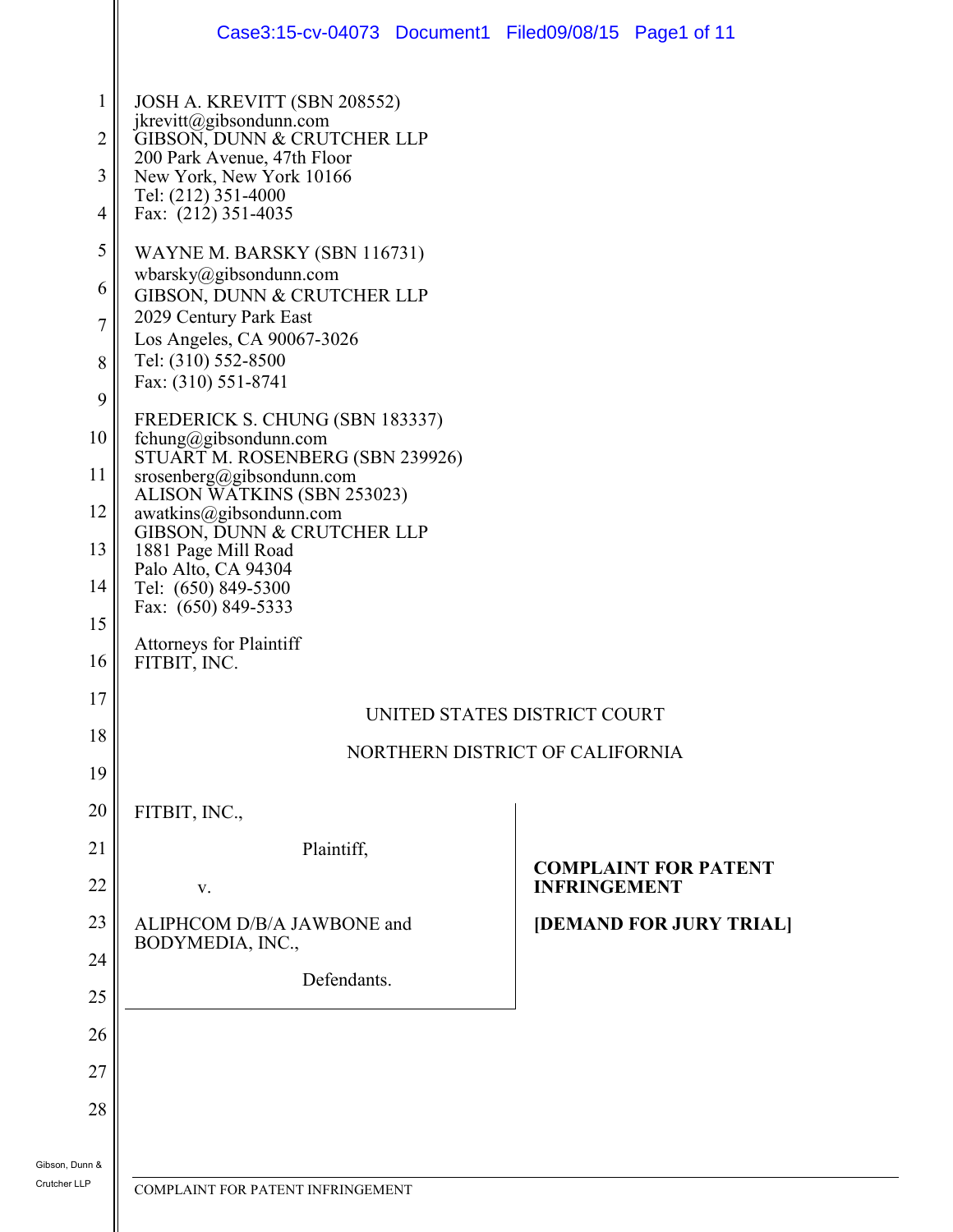|                | Case3:15-cv-04073 Document1 Filed09/08/15 Page2 of 11                                                    |  |
|----------------|----------------------------------------------------------------------------------------------------------|--|
| $\mathbf{1}$   | <b>COMPLAINT FOR PATENT INFRINGEMENT</b>                                                                 |  |
| $\overline{c}$ | Plaintiff Fitbit, Inc. ("Fitbit"), by and through its attorneys, for its complaint against               |  |
| 3              | AliphCom d/b/a Jawbone and BodyMedia, Inc. ("Defendants"), hereby alleges as follows:                    |  |
| 4              | <b>THE PARTIES</b>                                                                                       |  |
| 5              | 1.<br>Fitbit is a Delaware corporation with its principal place of business located at 405               |  |
| 6              | Howard Street, San Francisco, CA 94015.                                                                  |  |
| 7              | 2.<br>On information and belief, AliphCom is a California corporation with its principal                 |  |
| 8              | place of business located in San Francisco, California.                                                  |  |
| 9              | 3 <sub>1</sub><br>On information and belief, BodyMedia, Inc., is a Delaware corporation with its         |  |
| 10             | principal place of business located in Pittsburgh, Pennsylvania.                                         |  |
| 11             | 4.<br>On information and belief, BodyMedia is a wholly owned subsidiary of AliphCom.                     |  |
| 12             | <b>JURISDICTION AND VENUE</b>                                                                            |  |
| 13             | 5.<br>This action for patent infringement arises under federal law, and this Court has                   |  |
| 14             | jurisdiction pursuant to 28 U.S.C. §§ 1331, 1338 and the Patent Laws of the United States, 35 U.S.C.     |  |
| 15             | § 1, et seq.                                                                                             |  |
| 16             | This Court has personal jurisdiction over Defendant AliphCom because, <i>inter alia</i> ,<br>6.          |  |
| 17             | AliphCom is a California corporation and maintains continuous and systematic contacts with this          |  |
| 18             | judicial district. Either directly, or through its subsidiaries, agents, and/or affiliates, AliphCom has |  |
| 19             | conducted and continues to conduct business in this judicial district, including by manufacturing,       |  |
| 20             | marketing, and selling infringing products throughout the United States and in California. These acts    |  |
| 21             | cause injury to Fitbit within this judicial district.                                                    |  |
| 22             | This Court has personal jurisdiction over Defendant BodyMedia, Inc. because, inter<br>7.                 |  |
| 23             | alia, BodyMedia maintains continuous and systematic contacts with this judicial district. Either         |  |
| 24             | directly, or through its subsidiaries, agents, and/or affiliates, BodyMedia has conducted and continues  |  |
| 25             | to conduct business in this judicial district, including by manufacturing, marketing, and selling        |  |
| 26             | infringing products throughout the United States and in California. These acts cause injury to Fitbit    |  |
| 27             | within this judicial district.                                                                           |  |
| 28             |                                                                                                          |  |
| unn &          |                                                                                                          |  |

Gibson, Dunn & Crutcher LLP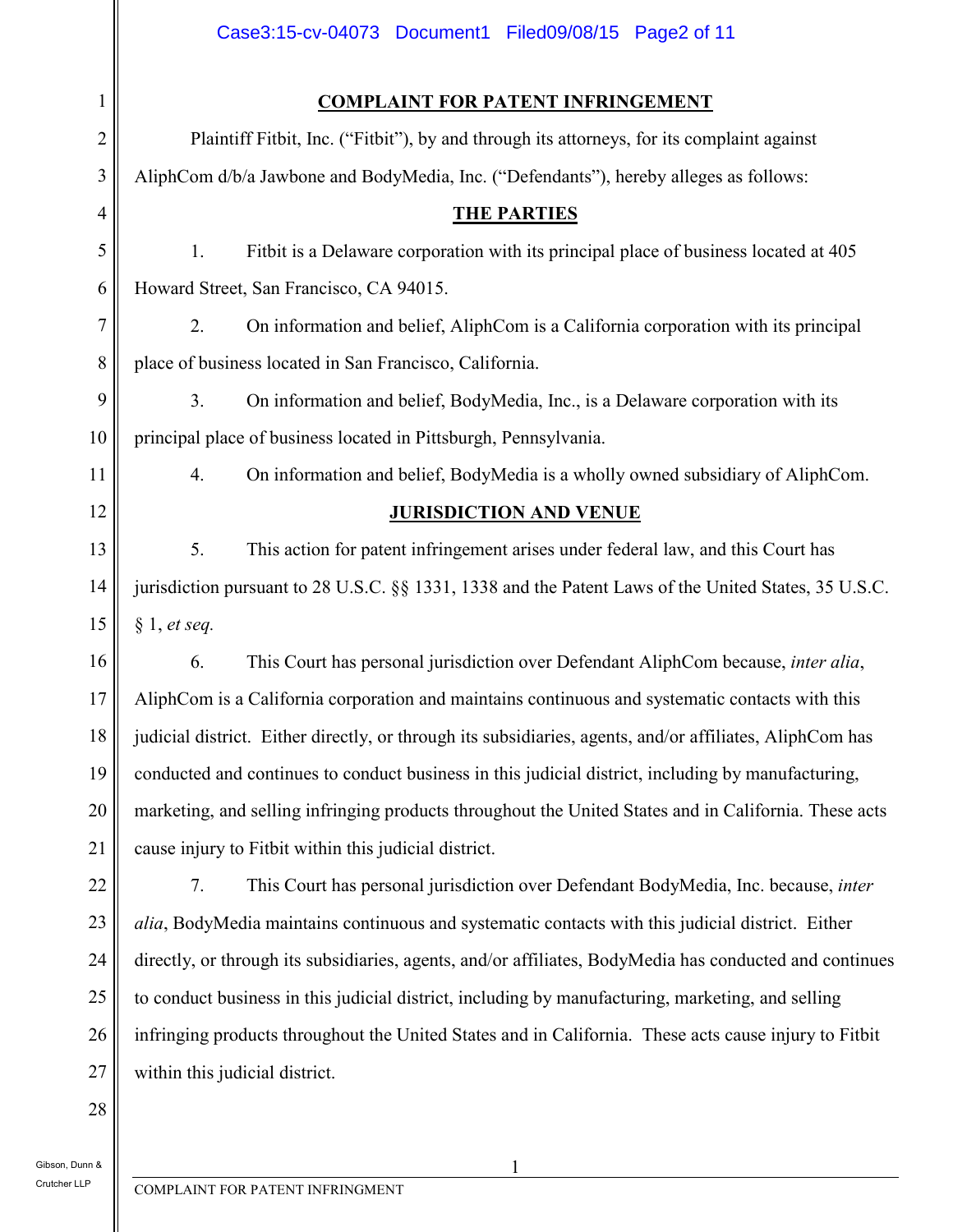1 2 3 4 8. Venue is proper in this court pursuant to 28 U.S.C. §§ 1391(b), (c), and 1400(b). Defendant AliphCom d/b/a Jawbone is a California corporation. Defendants have committed acts of infringement within this district, and a substantial part of the events giving rise to the claim occurred in this District.

## **PATENTS-IN-SUIT**

9. U.S. Patent No. 9,048,923 (the "'923 patent"), entitled "System and Method for Wireless Device Pairing," was duly and legally issued by the U.S. Patent and Trademark Office on June 2, 2015. The '923 patent is assigned to Fitbit. A true and correct copy of the '923 patent is attached as Exhibit A.

10 11 12 13 10. U.S. Patent No. 9,026,053 (the "'053 patent"), entitled "System and Method for Wireless Device Pairing," was duly and legally issued by the U.S. Patent and Trademark Office on May 5, 2015. The '053 patent is assigned to Fitbit. A true and correct copy of the '053 patent is attached as Exhibit B.

14 15 16 17 11. U.S. Patent No. 9,106,307 (the "'307 patent"), entitled "System and Method for Wireless Device Pairing," was duly and legally issued by the U.S. Patent and Trademark Office on August 11, 2015. The '307 patent is assigned to Fitbit. A true and correct copy of the '307 patent is attached as Exhibit C.

18 19 20 12. The '923 patent, '053 patent, and '307 patent are collectively referred to herein as the "Patents-in-Suit." By assignment, Fitbit owns all right, title, and interest in and to the Patents-in-Suit. Fitbit has the right to sue and recover for the infringement of the Patents-in-Suit.

# **BACKGROUND**

13. Fitbit, Inc. is a company that helps people lead healthier, more active lives by empowering them with data, inspiration, and guidance to reach their goals. Fitbit is an innovator in the health and fitness market, addressing key needs with advanced technology embedded in cuttingedge but simple-to-use products and services. Since 2007, Fitbit has pioneered the connected health and fitness market, growing rapidly into a leading global health and fitness brand.

28

21

22

23

24

25

26

27

5

6

7

8

9

Gibson, Dunn & Crutcher LLP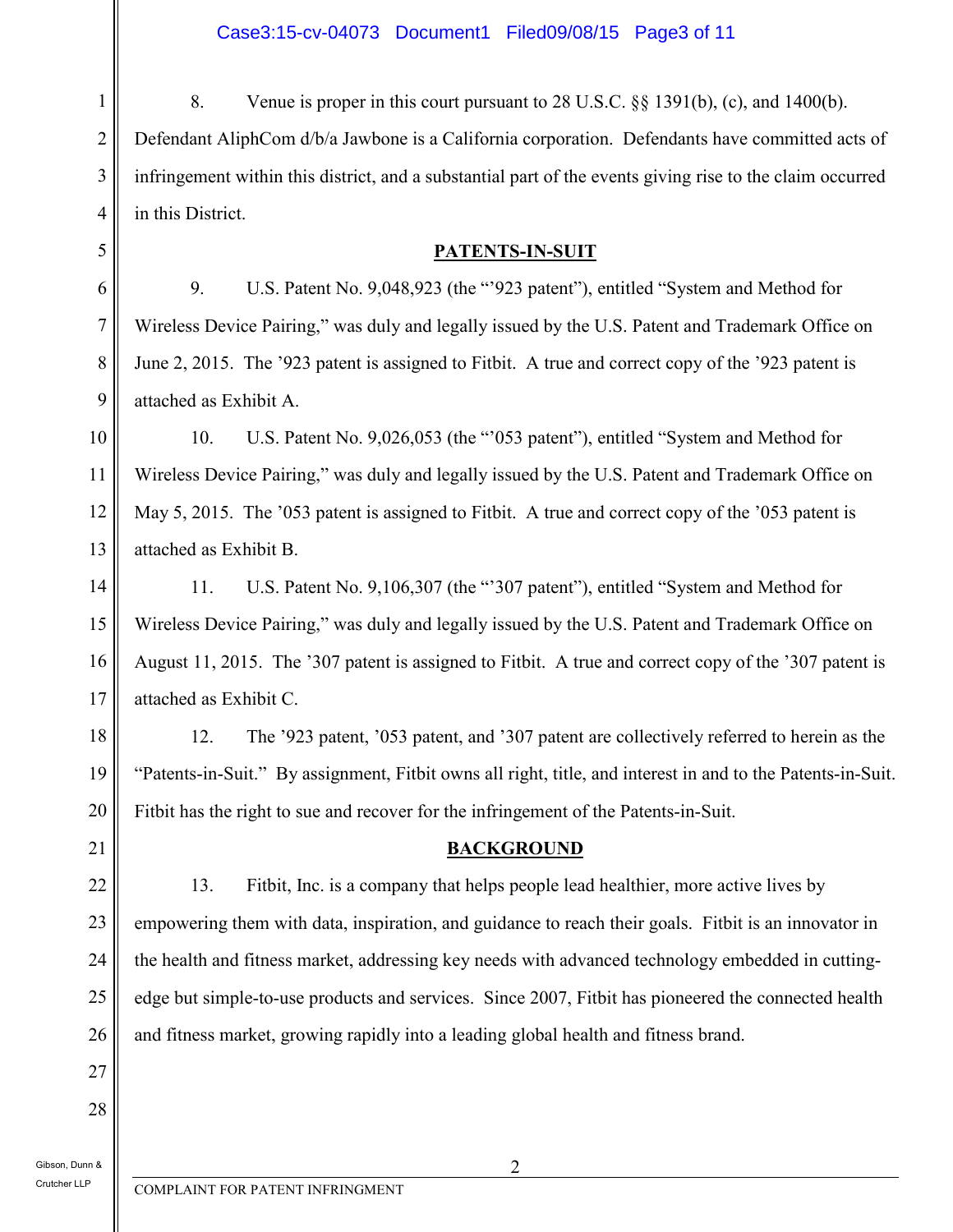#### Case3:15-cv-04073 Document1 Filed09/08/15 Page4 of 11

14. Fitbit wearable devices track sleep, activity, and other health and fitness data. The Fitbit product line includes the Fitbit Zip, Fitbit One, Fitbit Flex, Fitbit Charge, Fitbit Charge HR, and Fitbit Surge.

15. Defendants manufacture, market, and sell activity trackers—including the UP Move, UP2, UP3, and UP4—that infringe one or more of the Patents-in-Suit. Defendants' activity trackers are used in conjunction with the UP App, made available by Defendants as part of the "UP System."

8 9 12 16. On information and belief, AliphCom acquired BodyMedia, Inc. in April 2013 and incorporated BodyMedia's "multi-sensor approach" to physiological data collection and other BodyMedia technology into subsequent products. Products incorporating multiple sensors, such as temperature sensors and bioimpedance sensors, include at least the UP3 and UP4. On information and belief, BodyMedia has contributed to the design, development, manufacture, marketing, and/or sale of at least the UP Move, UP3, and UP4 devices.

#### **COUNT I**

#### **(Infringement of U.S. Patent No. 9,048,923)**

17. Fitbit realleges paragraphs 1 through 16 as though fully set forth herein.

18. In violation of 35 U.S.C. § 271, Defendants have infringed and continue to infringe the '923 patent in this judicial district and elsewhere in the United States, both literally and under the doctrine of equivalents. Defendants have infringed and have continued to infringe through the manufacture, use, offer for sale, sale, and/or importation of products, associated software, and components, including, without limitation, the UP Move, UP2, UP3, and UP4 and the UP App software interface.

19. On information and belief, at least from the service of this Complaint, Defendants will contributorily infringe and/or actively induce infringement of the '923 patent in violation of 35 U.S.C. § 271(b)-(c), with knowledge of or willful blindness to the existence of the '923 patent, with specific intent to contributorily infringe and/or to induce infringement, and with knowledge or willful blindness that the induced acts would constitute patent infringement. On information and belief, each of the UP Move, UP2, UP3, and UP4, each sold or offered for sale by Defendants, is not a staple article of commerce, is a component of a patented combination and material to practicing the

Gibson, Dunn & Crutcher LLP

1

2

3

4

5

6

7

10

11

13

14

15

16

17

18

19

20

21

22

23

24

25

26

27

28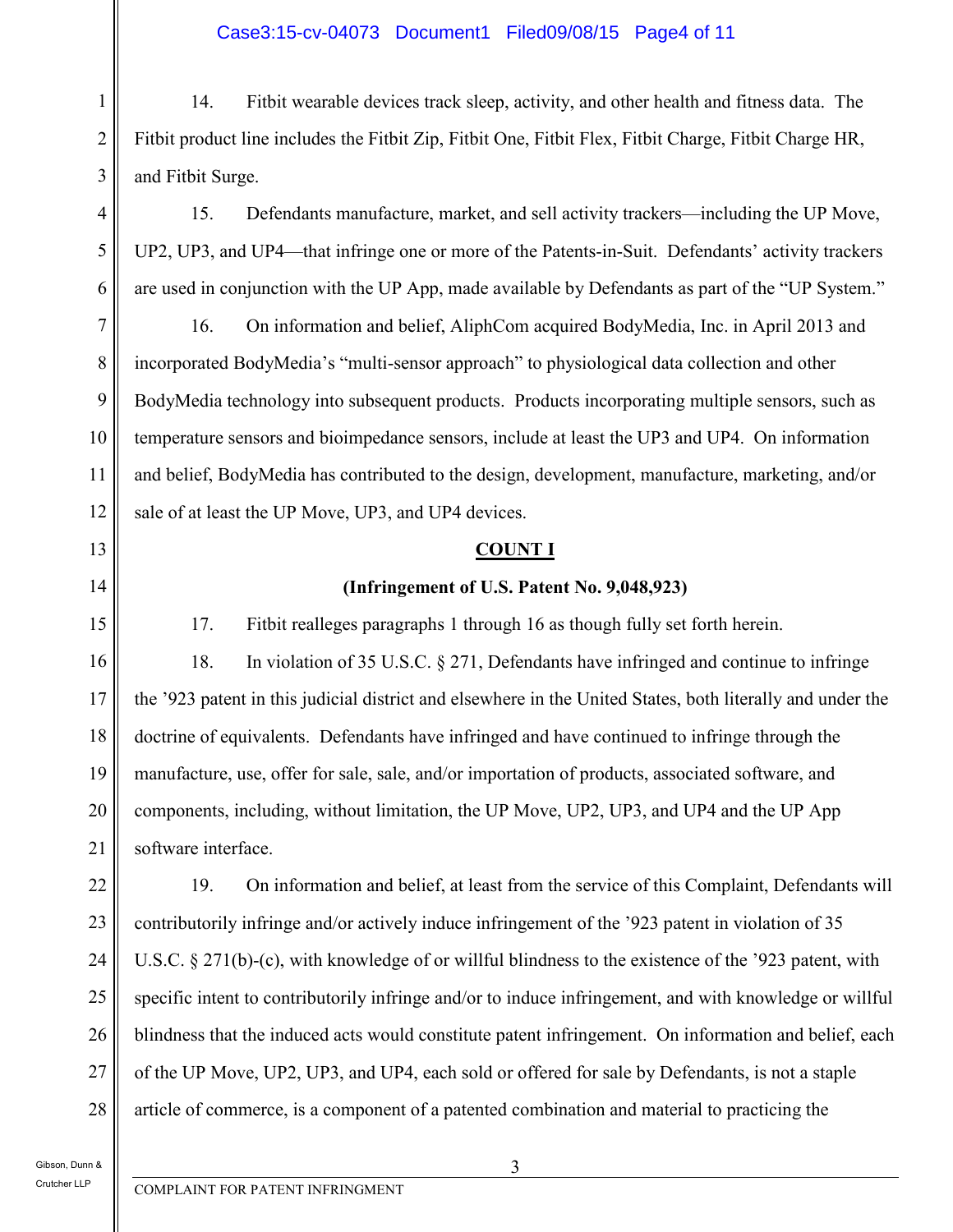## Case3:15-cv-04073 Document1 Filed09/08/15 Page5 of 11

invention in the claims of the '923 patent, and has no substantial non-infringing uses. These products are sold directly to customers and used by customers to track and record physical activity in conjunction with the UP App in a manner that infringes the '923 patent.

20. AliphCom's indirect infringement will occur by AliphCom's engaging in at least the following activities: designing and manufacturing the UP Move, UP2, UP3, and UP4 devices and their components specifically for sale and use in the United States, including California; selling and offering to sell these devices and their components in the United States or importing these devices and their components into the United States, including California; and soliciting, encouraging, and enabling infringing activity in the United States, including California, through promotional and instructional materials, websites (including support information, video instructions, tutorials, and frequently asked questions that direct customers to use the devices in an infringing manner), activities relating to activity monitors or the UP Move, UP2, UP3, and UP4 devices, and by providing access to

and encouraging use of the UP App and promoting the use of third-party applications.

- 14 15 16 17 18 21. BodyMedia's indirect infringement will occur by BodyMedia's engaging in at least the following activities: designing and manufacturing at least the UP Move, UP3, and UP4 devices and their components specifically for sale and use in the United States, including California; and selling and offering to sell these devices and their components in the United States or importing these devices and their components into the United States, including California.
- 19 20 21 22. Defendants' acts of infringement of the '923 patent have caused and will continue to cause Fitbit substantial and irreparable injury, for which Fitbit is entitled to receive injunctive relief and damages adequate to compensate Fitbit for such infringement.
	- 23. This case is exceptional, and therefore, Fitbit is entitled to attorneys' fees pursuant to 35 U.S.C. § 285.
	- 24. Fitbit is also entitled to damages under 35 U.S.C. § 284 for Defendants' infringement of one or more claims of the '923 patent.

## **COUNT II**

# **(Infringement of U.S. Patent No. 9,026,053)**

25. Fitbit realleges paragraphs 1 through 24 as though fully set forth herein.

Gibson, Dunn & Crutcher LLP

1

2

3

4

5

6

7

8

9

10

11

12

13

22

23

24

25

26

27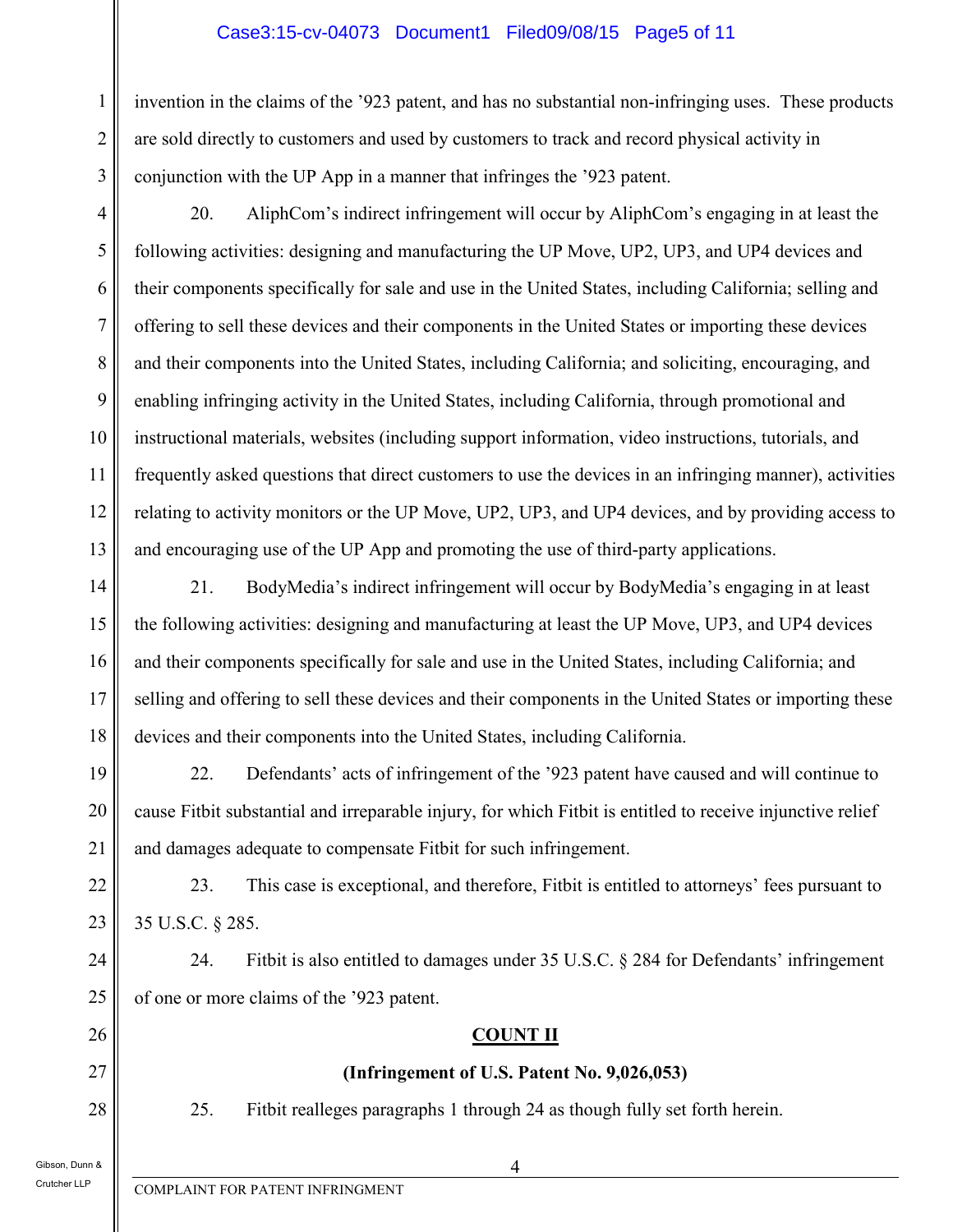26. In violation of 35 U.S.C. § 271, Defendants have infringed and continue to infringe the '053 patent in this judicial district and elsewhere in the United States, both literally and under the doctrine of equivalents. Defendants have infringed and have continued to infringe through the manufacture, use, offer for sale, sale, and/or importation of products, associated software, and components, including, without limitation, the UP Move, UP2, UP3, and UP4 activity trackers and the UP App software interface.

7 8 9 10 11 12 13 14 15 16 27. On information and belief, at least from the service of this Complaint, Defendants will contributorily infringe and/or actively induce infringement of the '053 patent in violation of 35 U.S.C. § 271(b)-(c), with knowledge of or willful blindness to the existence of the '053 patent, with specific intent to contributorily infringe and/or to induce infringement, and with knowledge or willful blindness that the induced acts would constitute patent infringement. On information and belief, each of the UP Move, UP2, UP3, and UP4, each sold or offered for sale by Defendants, is not a staple article of commerce, is a component of a patented combination and material to practicing the invention in the claims of the '053 patent, and has no substantial non-infringing uses. These products are sold directly to customers and used by customers to track and record physical activity in conjunction with the UP App in a manner that infringes the '053 patent.

17 18 19 20 21 22 23 24 25 26 28. AliphCom's indirect infringement will occur by AliphCom's engaging in at least the following activities: designing and manufacturing the UP Move, UP2, UP3, and UP4 devices and their components specifically for sale and use in the United States, including California; selling and offering to sell these devices and their components in the United States or importing these devices and their components into the United States, including California; and soliciting, encouraging, and enabling infringing activity in the United States, including California, through promotional and instructional materials, websites (including support information, video instructions, tutorials, and frequently asked questions that direct customers to use the devices in an infringing manner), activities relating to activity monitors or the UP Move, UP2, UP3, and UP4 devices, and by providing access to and encouraging use of the UP App and promoting the use of third-party applications.

27 28 29. BodyMedia's indirect infringement will occur by BodyMedia's engaging in at least the following activities: designing and manufacturing at least the UP Move, UP3, and UP4 devices

Gibson, Dunn & Crutcher LLP

1

2

3

4

5

6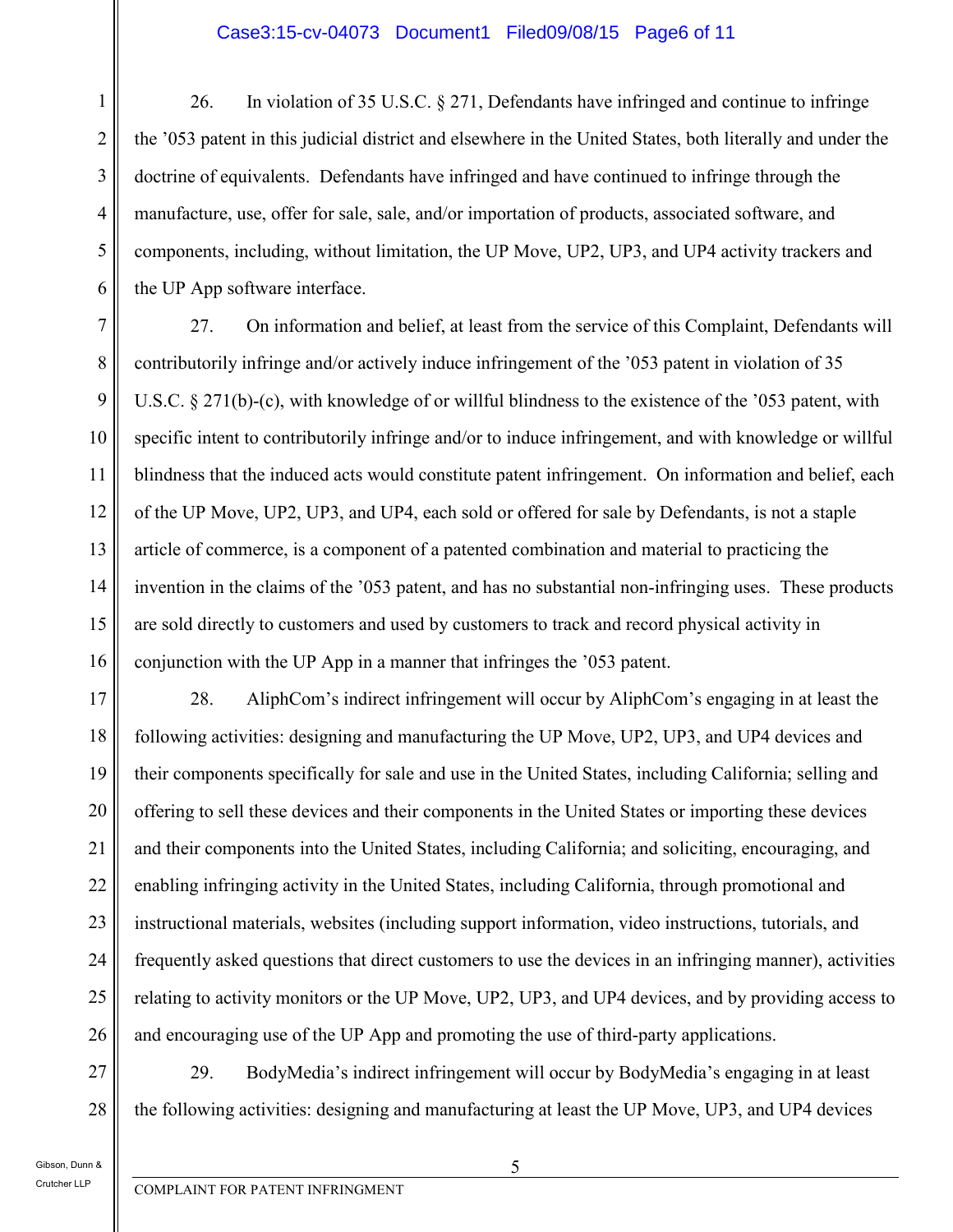# Case3:15-cv-04073 Document1 Filed09/08/15 Page7 of 11

| 1              | and their components specifically for sale and use in the United States, including California; and         |  |
|----------------|------------------------------------------------------------------------------------------------------------|--|
| $\overline{2}$ | selling and offering to sell these devices and their components in the United States or importing these    |  |
| 3              | devices and their components into the United States, including California.                                 |  |
| $\overline{4}$ | 30.<br>Defendants' acts of infringement of the '053 patent have caused and will continue to                |  |
| $\mathfrak{S}$ | cause Fitbit substantial and irreparable injury, for which Fitbit is entitled to receive injunctive relief |  |
| 6              | and damages adequate to compensate Fitbit for such infringement.                                           |  |
| 7              | This case is exceptional, and therefore, Fitbit is entitled to attorneys' fees pursuant to<br>31.          |  |
| 8              | 35 U.S.C. § 285.                                                                                           |  |
| 9              | Fitbit is also entitled to damages under 35 U.S.C. § 284 for Defendants' infringement<br>32.               |  |
| 10             | of one or more claims of the '053 patent.                                                                  |  |
| 11             | <b>COUNT III</b>                                                                                           |  |
| 12             | (Infringement of U.S. Patent No. 9,106,307)                                                                |  |
| 13             | 33.<br>Fitbit realleges paragraphs 1 through 32 as though fully set forth herein.                          |  |
| 14             | In violation of 35 U.S.C. $\S 271$ , Defendants have infringed and continue to infringe<br>34.             |  |
| 15             | the '307 patent in this judicial district and elsewhere in the United States, both literally and under the |  |
| 16             | doctrine of equivalents. Defendants have infringed and have continued to infringe through the              |  |
| 17             | manufacture, use, offer for sale, sale, and/or importation of products, associated software, and           |  |
| 18             | components, including, without limitation, the UP Move, UP2, UP3, and UP4 and the UP App                   |  |
| 19             | software interface.                                                                                        |  |
| 20             | 35.<br>On information and belief, at least from the service of this Complaint, Defendants will             |  |
| 21             | contributorily infringe and/or actively induce infringement of the '307 patent in violation of 35          |  |
| 22             | U.S.C. § 271(b)-(c), with knowledge of or willful blindness to the existence of the '307 patent, with      |  |
| 23             | specific intent to contributorily infringe and/or to induce infringement, and with knowledge or willful    |  |
| 24             | blindness that the induced acts would constitute patent infringement. On information and belief, each      |  |
| 25             | of the UP Move, UP2, UP3, and UP4, each sold or offered for sale by Defendants, is not a staple            |  |
| 26             | article of commerce, is a component of a patented combination and material to practicing the               |  |
| 27             | invention in the claims of the '307 patent, and has no substantial non-infringing uses. These products     |  |

28

Gibson, Dunn & Crutcher LLP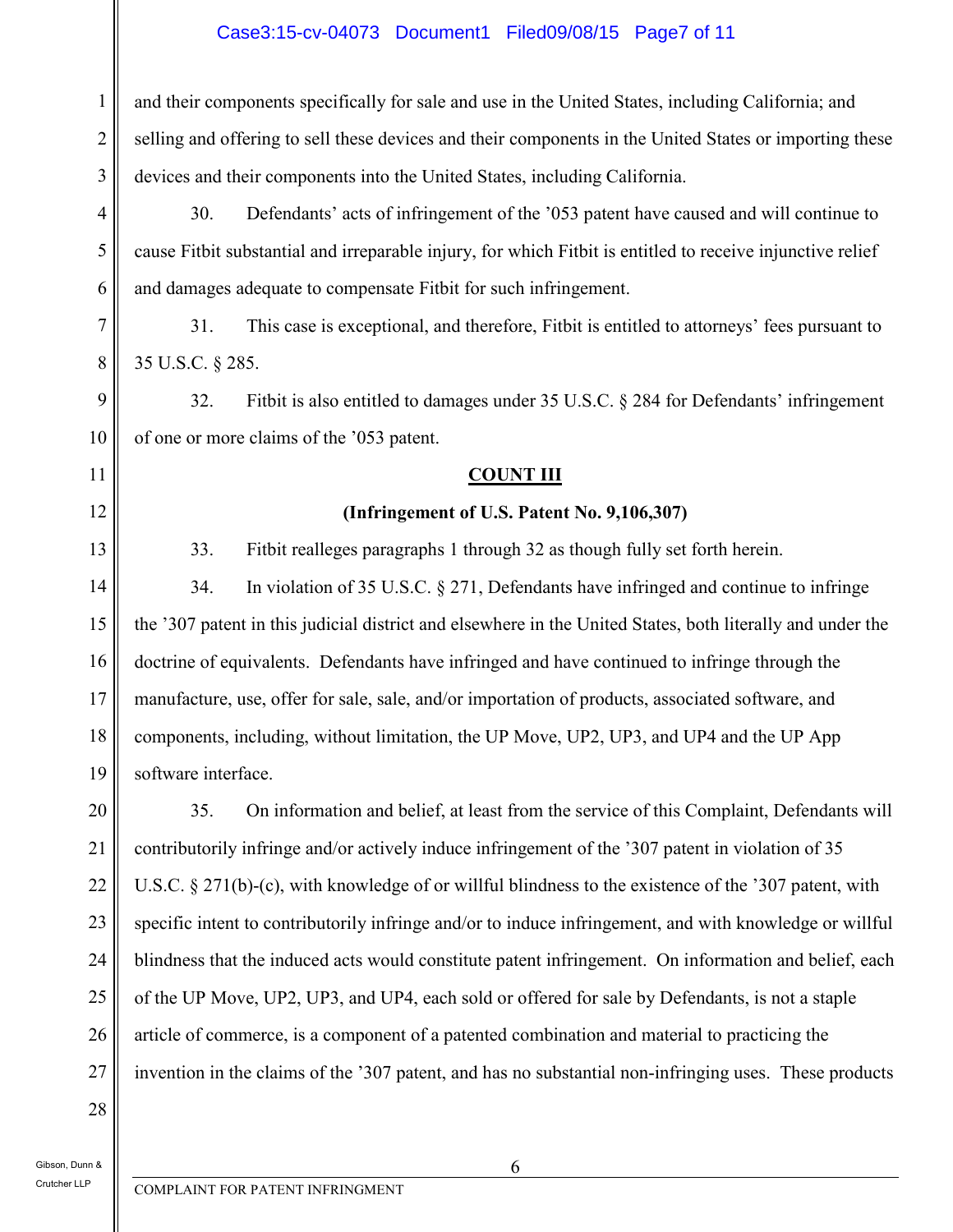## Case3:15-cv-04073 Document1 Filed09/08/15 Page8 of 11

are sold directly to customers and used by customers to track and record physical activity in conjunction with the UP App in a manner that infringes the '307 patent.

3 4 5 6 7 8 9 10 11 12 36. AliphCom's indirect infringement will occur by AliphCom's engaging in at least the following activities: designing and manufacturing the UP Move, UP2, UP3, and UP4 devices and their components specifically for sale and use in the United States, including California; selling and offering to sell these devices and their components in the United States or importing these devices and their components into the United States, including California; and soliciting, encouraging, and enabling infringing activity in the United States, including California, through promotional and instructional materials, websites (including support information, video instructions, tutorials, and frequently asked questions that direct customers to use the devices in an infringing manner), activities relating to activity monitors or the UP Move, UP2, UP3, and UP4 devices, and by providing access to and encouraging use of the UP App and promoting the use of third-party applications.

37. BodyMedia's indirect infringement will occur by BodyMedia's engaging in at least the following activities: designing and manufacturing at least the UP Move, UP3, and UP4 devices and their components specifically for sale and use in the United States, including California; and selling and offering to sell these devices and their components in the United States or importing these devices and their components into the United States, including California.

18 19 20 38. Defendants' acts of infringement of the '307 patent have caused and will continue to cause Fitbit substantial and irreparable injury, for which Fitbit is entitled to receive injunctive relief and damages adequate to compensate Fitbit for such infringement.

39. This case is exceptional, and therefore, Fitbit is entitled to attorneys' fees pursuant to 35 U.S.C. § 285.

40. Fitbit is also entitled to damages under 35 U.S.C. § 284 for Defendants' infringement of one or more claims of the '307 patent.

## **JURY DEMAND**

41. Pursuant to Rule 38(b) of the Federal Rules of Civil Procedure, Fitbit respectfully requests a trial by jury on all issues.

Gibson, Dunn &

Crutcher LLP

1

2

13

14

15

16

17

21

22

23

24

25

26

27

28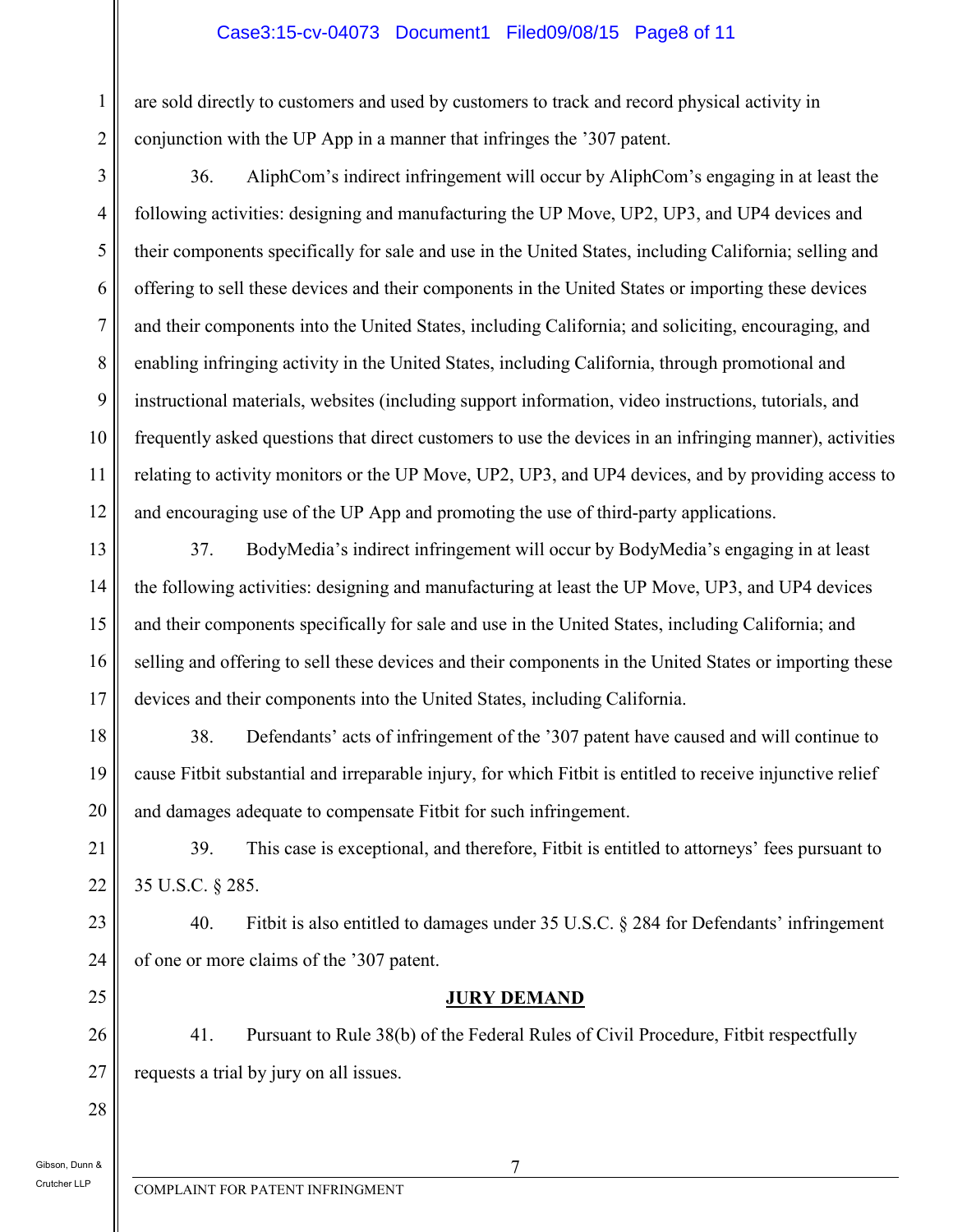|                | Case3:15-cv-04073 Document1 Filed09/08/15 Page9 of 11                                                    |  |  |
|----------------|----------------------------------------------------------------------------------------------------------|--|--|
| $\mathbf{1}$   | <b>REQUESTED RELIEF</b>                                                                                  |  |  |
| $\overline{c}$ | Fitbit respectfully seeks the following relief:                                                          |  |  |
| 3              | The entry of judgment declaring that Defendants have infringed each of the Patents-in-<br>a)             |  |  |
| $\overline{4}$ | Suit;                                                                                                    |  |  |
| 5              | An award of all available damages, including, but not limited to Fitbit's lost profits<br>b)             |  |  |
| 6              | from Defendants' infringement of the Patents-in-Suit, but in any event not less than a reasonable        |  |  |
| $\overline{7}$ | royalty, together with pre-judgment and post-judgment interest;                                          |  |  |
| 8              | An injunction restraining Defendants and their affiliates, subsidiaries, officers,<br>$\mathbf{c})$      |  |  |
| 9              | directors, agents, servants, employees, representatives, licensees, successors, assigns, and all those   |  |  |
| 10             | acting for them and on their behalf, from further infringement, further inducements of infringement,     |  |  |
| 11             | and further contributions to infringement of the Patents-in-Suit;                                        |  |  |
| 12             | $\mathbf{d}$<br>The entry of an order declaring that this is an exceptional case and awarding Fitbit its |  |  |
| 13             | costs, expenses, and reasonable attorney fees under 35 U.S.C. § 285 and all other applicable statutes,   |  |  |
| 14             | rules, and common law; AND                                                                               |  |  |
| 15             | An order awarding Fitbit any such other relief as the Court may deem just and proper<br>e)               |  |  |
| 16             | under the circumstances.                                                                                 |  |  |
| 17             |                                                                                                          |  |  |
| 18             |                                                                                                          |  |  |
| 19             | Dated: September 8, 2015<br>Respectfully submitted,                                                      |  |  |
| 20             | GIBSON, DUNN & CRUTCHER LLP                                                                              |  |  |
| 21             | By: /s/ Josh A. Krevitt                                                                                  |  |  |
| 22             |                                                                                                          |  |  |
| 23             | <b>Attorneys for Plaintiff</b>                                                                           |  |  |
| 24             | FITBIT, INC.                                                                                             |  |  |
| 25             |                                                                                                          |  |  |
| 26             |                                                                                                          |  |  |
| 27             |                                                                                                          |  |  |
| 28             |                                                                                                          |  |  |
| Junn &         | 8                                                                                                        |  |  |
| <b>LLP</b>     | COMPLAINT FOR PATENT INFRINGMENT                                                                         |  |  |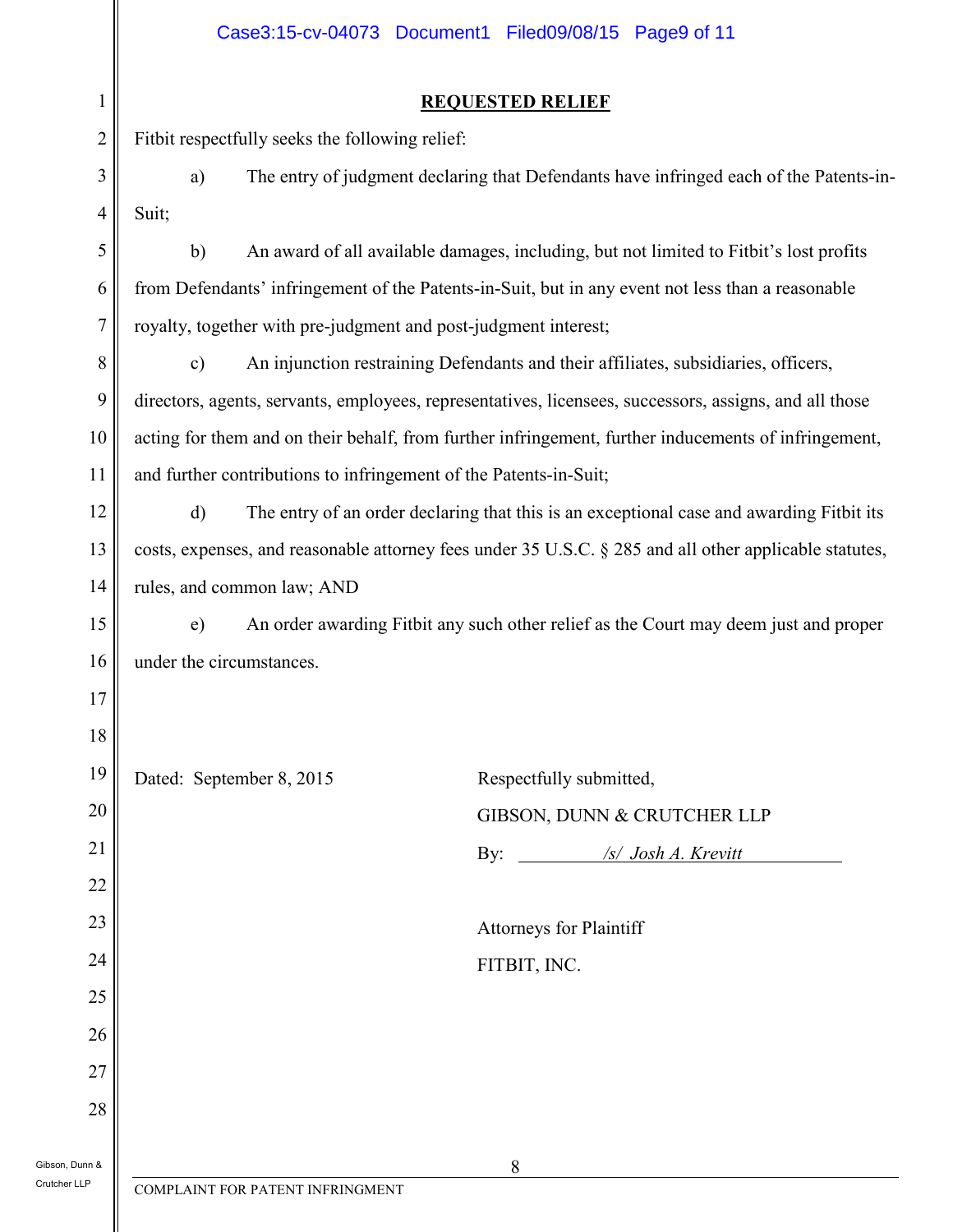|                                |                                                                              | Case3:15-cv-04073 Document1 Filed09/08/15 Page10 of 11 |  |
|--------------------------------|------------------------------------------------------------------------------|--------------------------------------------------------|--|
| $\mathbf 1$                    | <b>JURY DEMAND</b>                                                           |                                                        |  |
| $\overline{2}$                 | Plaintiff Fitbit, Inc. hereby demands a jury trial on all issues so triable. |                                                        |  |
| $\overline{\mathbf{3}}$        | Dated: September 8, 2015                                                     | Respectfully submitted,                                |  |
| $\overline{4}$                 |                                                                              | GIBSON, DUNN & CRUTCHER LLP                            |  |
| 5                              |                                                                              |                                                        |  |
| 6                              |                                                                              | By: /s/ Josh A. Krevitt                                |  |
| $\overline{7}$                 |                                                                              | Attorneys for Plaintiff                                |  |
| $\,8\,$                        |                                                                              |                                                        |  |
| 9                              |                                                                              | FITBIT, INC.                                           |  |
| $10\,$                         |                                                                              |                                                        |  |
| $11\,$                         |                                                                              |                                                        |  |
| $12\,$                         |                                                                              |                                                        |  |
| 13                             |                                                                              |                                                        |  |
| 14                             |                                                                              |                                                        |  |
| $15\,$                         |                                                                              |                                                        |  |
| $16\,$                         |                                                                              |                                                        |  |
| $17\,$                         |                                                                              |                                                        |  |
| $18\,$                         |                                                                              |                                                        |  |
| 19                             |                                                                              |                                                        |  |
| $20\,$                         |                                                                              |                                                        |  |
| $21\,$                         |                                                                              |                                                        |  |
| $22\,$                         |                                                                              |                                                        |  |
| 23                             |                                                                              |                                                        |  |
| 24                             |                                                                              |                                                        |  |
| $25\,$                         |                                                                              |                                                        |  |
| $26\,$                         |                                                                              |                                                        |  |
| 27                             |                                                                              |                                                        |  |
| $28\,$                         |                                                                              |                                                        |  |
| Gibson, Dunn &<br>Crutcher LLP |                                                                              | 9                                                      |  |
|                                | COMPLAINT FOR PATENT INFRINGMENT                                             |                                                        |  |